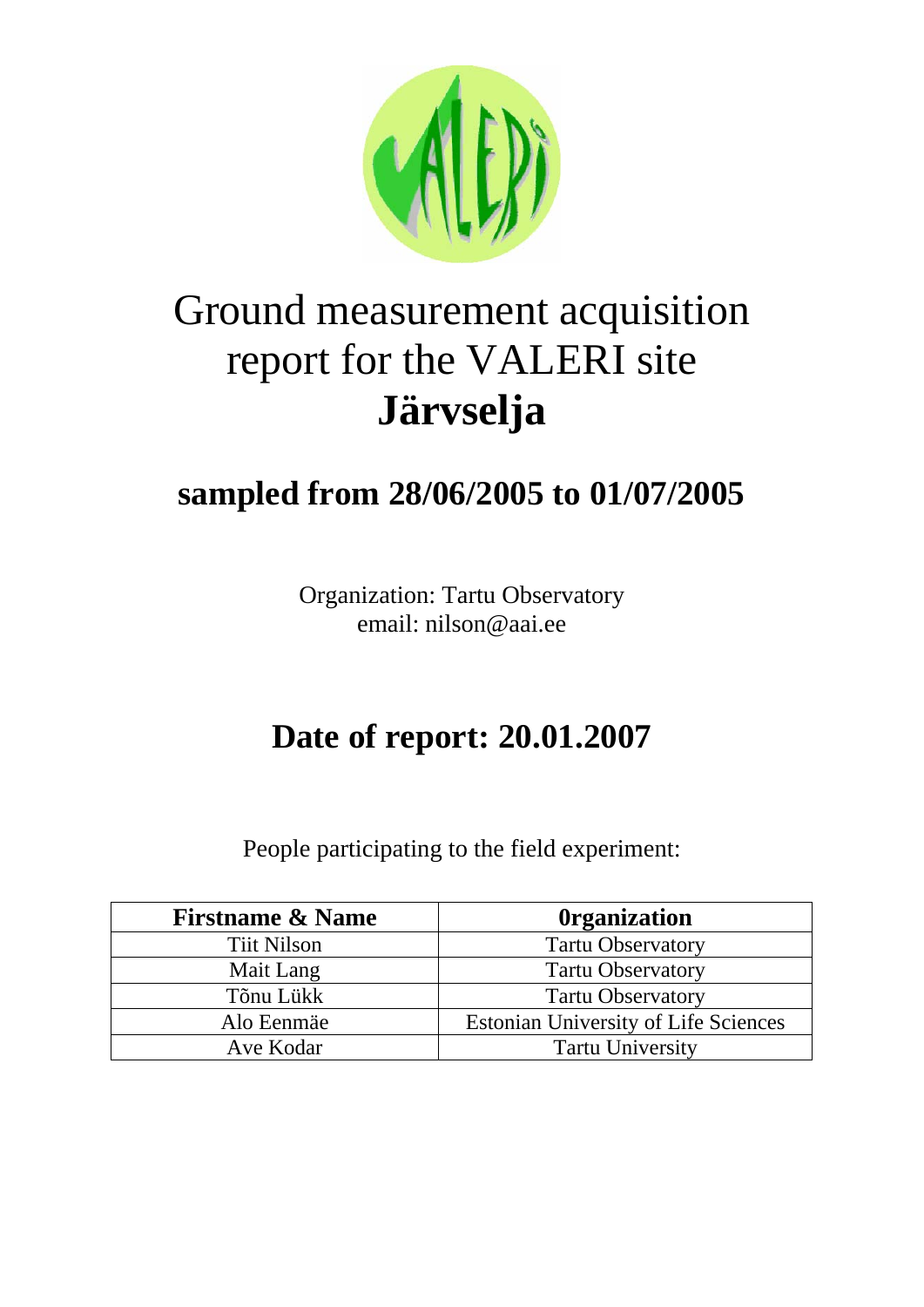### **Site coordinates**

|                    | Lat-Long WGS-84<br>$($ Deg min.00 $)$ |             | UTM / WGS84<br>UTM |                 | Other projection*<br><b>Lambert-Est 1992</b> |                 |
|--------------------|---------------------------------------|-------------|--------------------|-----------------|----------------------------------------------|-----------------|
|                    | Lat.                                  | Long.       | Easting            | <b>Northing</b> | Easting                                      | <b>Northing</b> |
| Upper left corner  | 27 14.28408                           | 58 18.76428 | 513949             | 6463554         | 689721                                       | 6468147         |
| Lower right corner | 27 17,20086                           | 58 17.07156 | 516811             | 6460423         | 692721                                       | 6465147         |

\* The other projection user is Lambert-Est 1992. All the characteristics are provided in the following table (see http://www.avignon.inra.fr/valeri/, methodology page, GPS document for more information):

| <b>Geodesic Map Datum</b> |                   | <b>Map Projection</b>       |                        |  |
|---------------------------|-------------------|-----------------------------|------------------------|--|
| Associated Ellipsoïd      | <b>WGS-84</b>     | Latitude of origin          | 57.51755393055N        |  |
| Semi-major axe            | 6 3 7 8 1 3 7     | Longitude of origin         | 24.00 E                |  |
| Semi-minor axe            | 6 356 752.3       | Parallels:                  |                        |  |
| 1/flattening              | 298.257 223 563   | 1 <sup>st</sup><br>$2^{nd}$ | 58.00 N<br>59.333333 N |  |
| Eccentricity              | 0.081819190842622 | Xo: false easting           | 500000                 |  |
|                           |                   | Yo: false northing          | 6375000                |  |
|                           |                   | Scale factor                |                        |  |

### **Ground control points**

Control points were located from 1:50000 digital map of Estonia. Co-ordinate system used: Lambert-Est 1992.

## **Description of the site and land cover**

*Comments on the land cover*  Boreal forests.

*Topography*  Flat.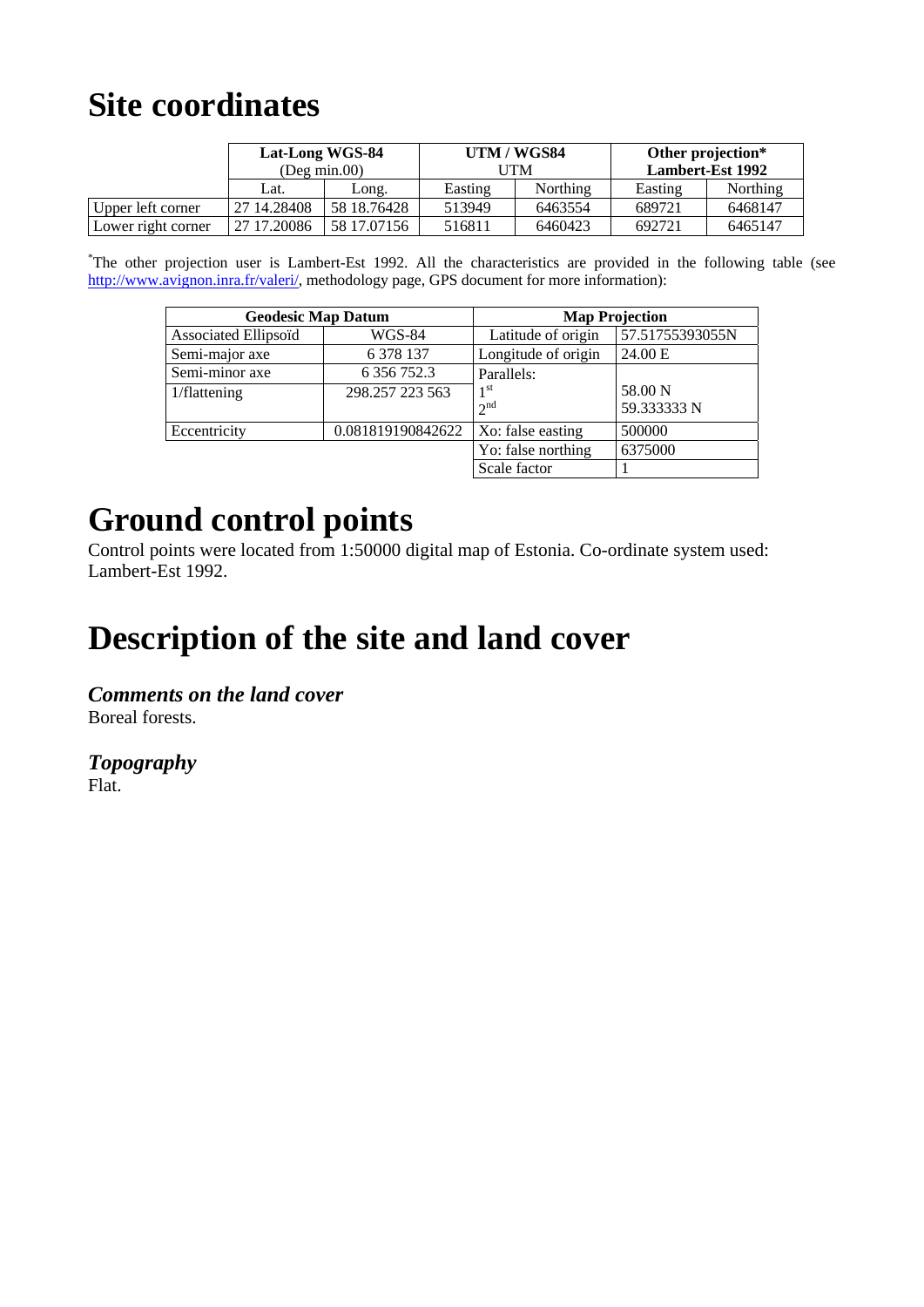#### *Land cover map*

| $\bigstar$<br>$\bigstar$<br>$\star$<br>÷<br>$\star$<br>$\star\star$<br>$\star$<br>$\star$<br>******<br>۰<br>$\star$<br>k<br>$\star$<br>$\star$<br>$\star$<br>$\star$<br>★★<br>$\star$<br>$\bigstar$<br>$\star$ |
|----------------------------------------------------------------------------------------------------------------------------------------------------------------------------------------------------------------|
| Järvselja VALERI testsite                                                                                                                                                                                      |

ESU $\star$ CORINE Landcover 2000 Agricultural lands (242) Agricultural and natural areas (243) Deciduous forests (311) Coniferous forests (312) Mixed forests (313) Transitional forests (324)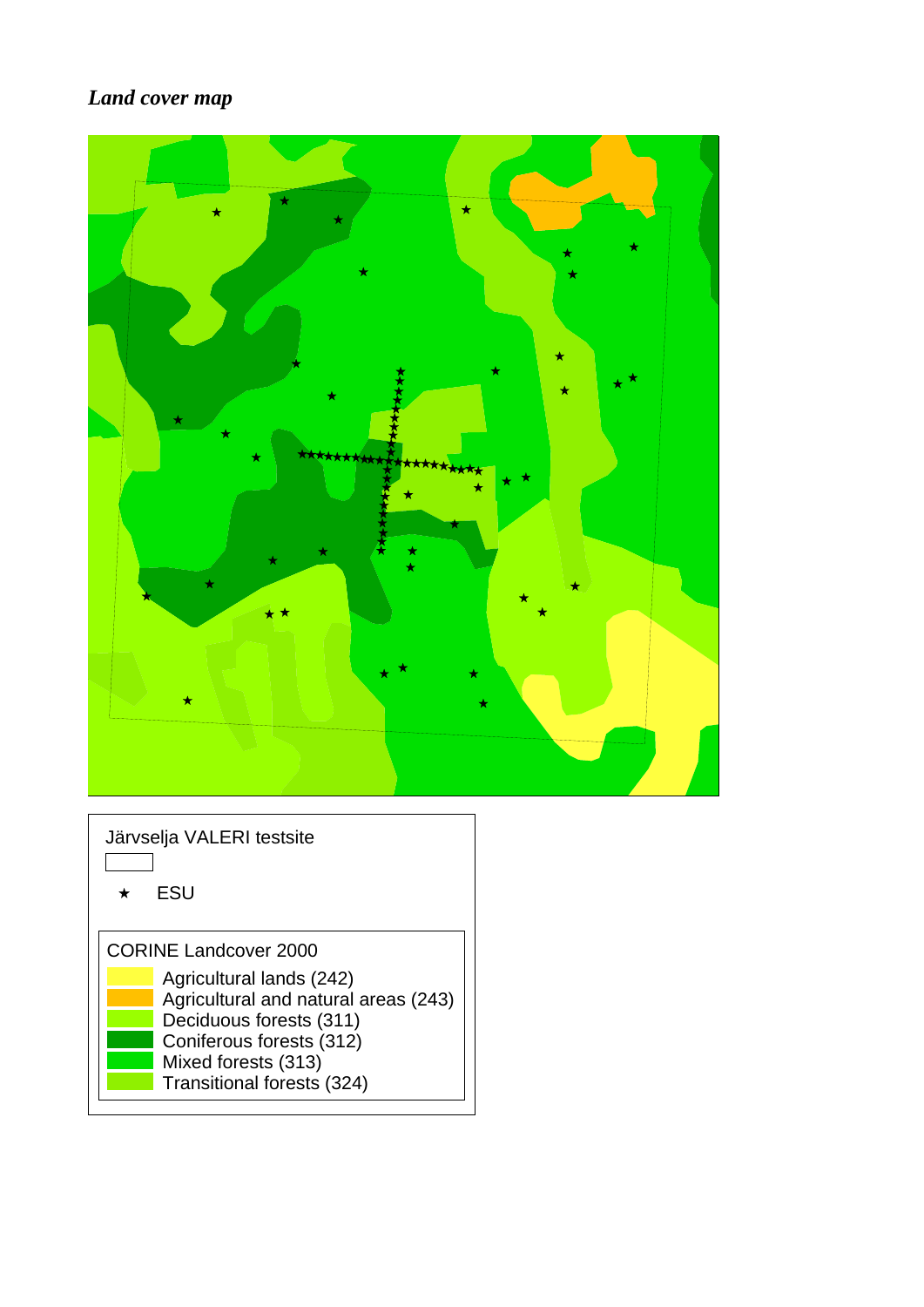## **Spatial Sampling scheme**

*Sensors used for sampling the ESUs* 

| <b>Method</b>             | <b>Comments</b> |
|---------------------------|-----------------|
| Hemispherical photographs |                 |
| <b>LAI2000</b>            |                 |
| <b>TRAC</b>               |                 |
| Ceptometer                |                 |
| Direct measurements       |                 |
| Other                     |                 |

*Sampling strategy for the ESU* 



*Distribution of the Elementary sampling units* 

## **The high spatial resolution image**

#### *Satellite*

Satellite used: SPOT2 HRV1 Level of processing: 1B Projection type: Lambert-Est 1992 Acquisition date: Georeferencing comment (accuracy, waypoint validation …): residual error 4.6 m.